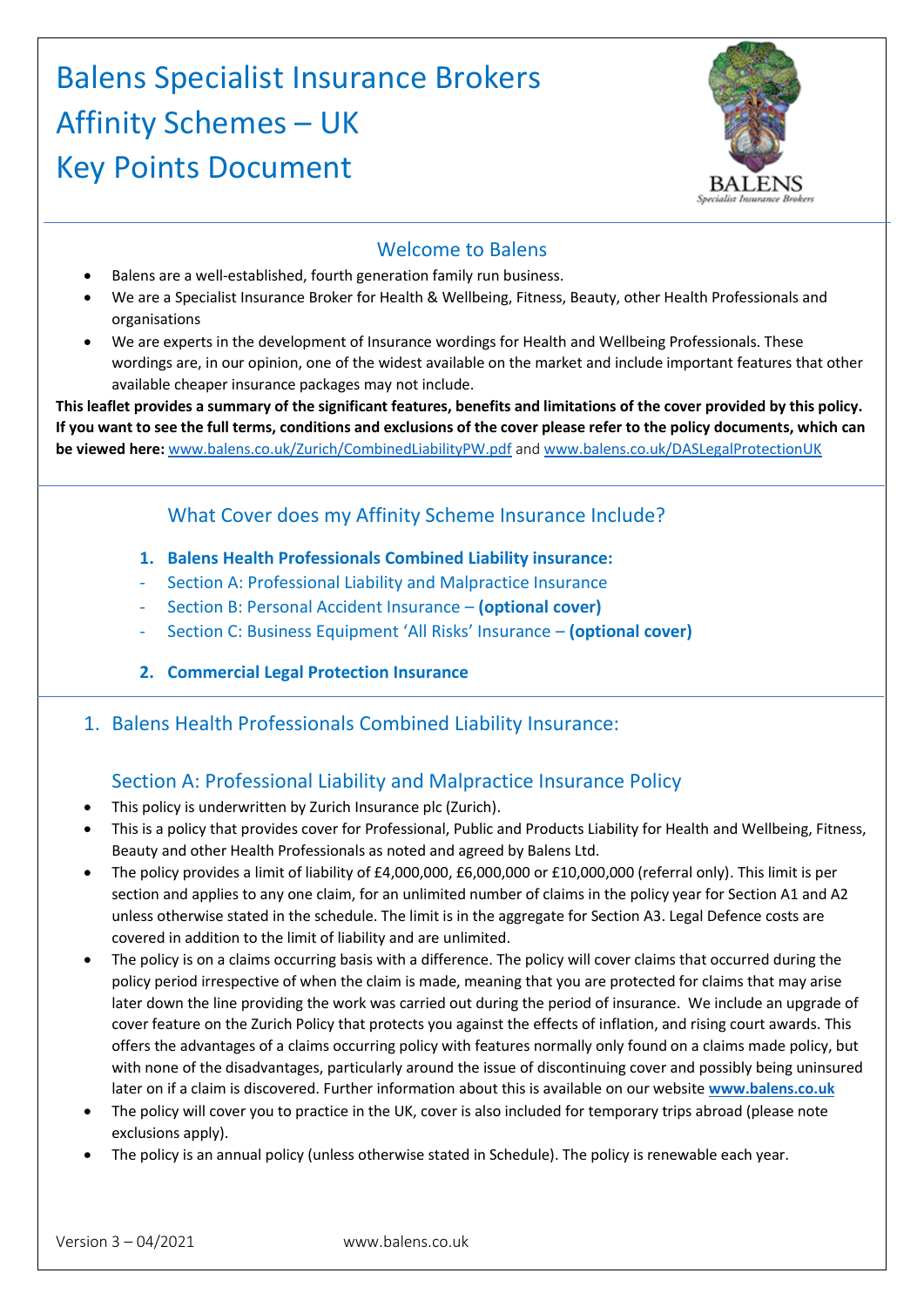### What is insured?

# Section A1: Professional Liability

#### Cover includes:

- Any breach of your professional duty (malpractice) due to a negligent act, error or omission committed or alleged to have been committed.
- Any act of Libel or Slander committed or uttered in good faith.
- Unintentional infringement of any intellectual property right, design right, registered design, trademark or patent.
- Unintentional breach of confidentiality or unintentional misuse of any information.

# Section A2: Public Liability

### Cover includes:

- Accidental injuries to third parties and third party property damage.
- Accidental obstruction, trespass or nuisance arising out of your business activities.
- Wrongful arrest detention and/or malicious prosecution.

### Section A3: Products Liability

#### Cover includes:

- Accidental injuries to third parties and third party property damage caused by Products.
- Cover in respect of products supplied independently of any treatment, therapy and or advice is only provided where the annual turnover in respect of such Products supplied does not exceed £30,000.

### General Exclusions

- Liability arising out of the injury of any employee.
- Liquidated, punitive damages and/or fines.
- Any liability caused by, contributed by or arising from nuclear radiation or contamination and/or in consequence of war, pollution and/or terrorism.
- Liability arising out of any criminal, fraudulent acts including sexual harassment.
- Liability arising from any claim or in connection with Tour Operators Liability as defined by The Package Travel, Package Holidays and Package Tours Regulations Act 1992, The Package Travel and Linked Travel Arrangements Regulations 2018 or any similar legislation.

### **Extensions**

- Loss of reputation cover up to £35,000 per occurrence.
- Expenses incurred to replace or restore lost or damaged documents up to £50,000 per occurrence.
- Retrospective Extension cover provided by Sections A1, A2 and A3 applies to events that happened prior to the commencement of this policy provided such an event is first notified to you during the period of insurance and the previous insurance policy in force at the time of the event will not respond. Full details of the previous policy must be provided.

### **Conditions**

- Record Keeping
- Instruments
- Treatments by Beauty Therapists, Cosmetologists and Hairdressers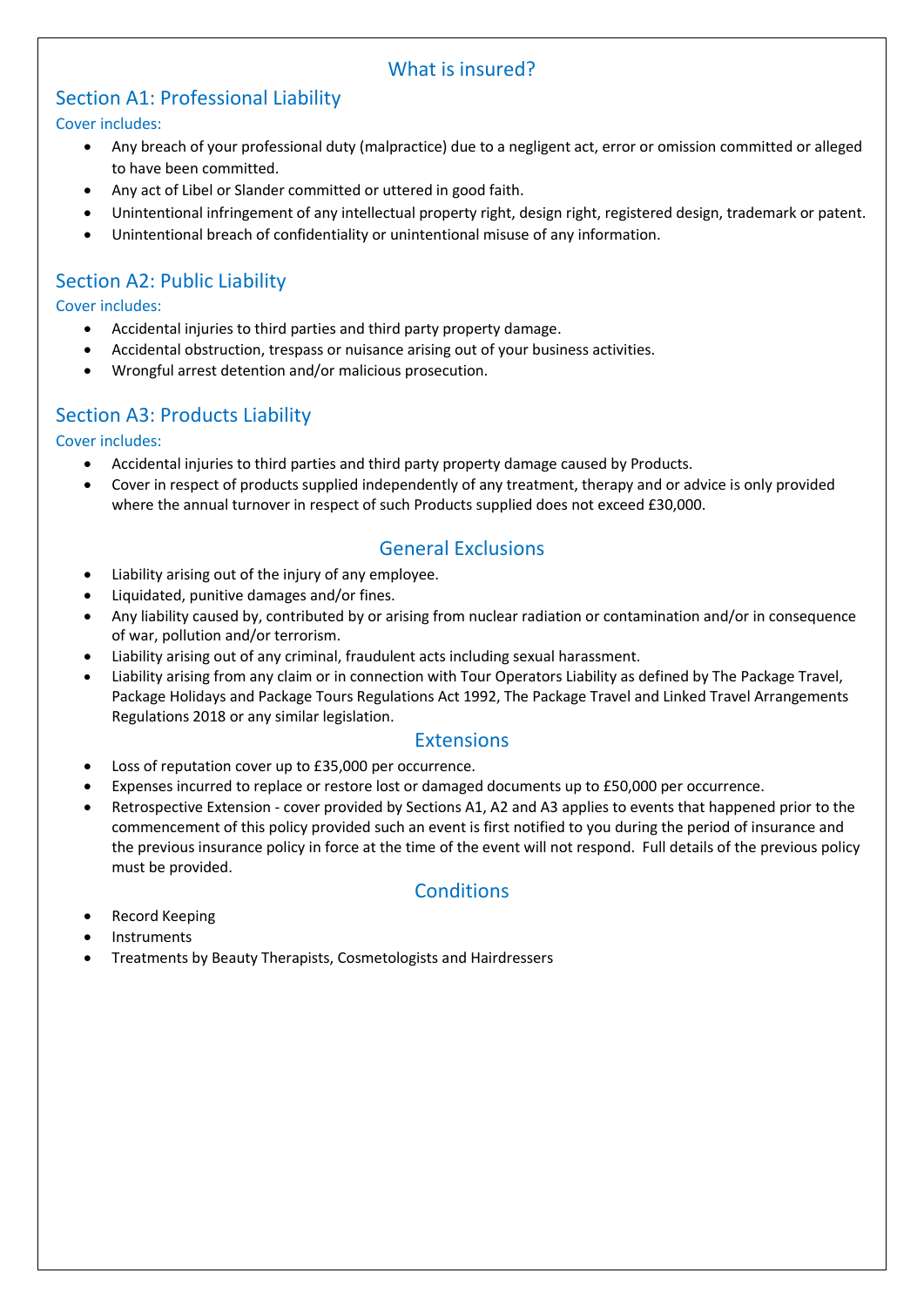# General Restrictions

- Endorsements may apply to your policy. These will be shown in your policy documents.
- Cover excludes any treatment, therapy and/or advice to any persons under the age of 16 unless guardian or parental consent has been obtained and recorded on any treatment record.
- Cover for teaching and or training is not provided automatically where a certificate of competence is provided (this does not apply to healing activities or teaching/training provided by a Reiki Master).Cover for students is only provided if activities are supervised by a qualified person or the student is deemed competent to undertake such work by their school or tutor.

# Section B: Personal Accident Insurance

- This is an optional policy section.
- The maximum benefit amount under the policy is £25,000.

### What is insured?

- This policy covers you for bodily injury caused by accident and does not cover any claim caused or contributed by sickness. The policy will pay a maximum amount of £25,000 if you suffer bodily injury during the period of insurance which results in your:
	- Accidental death
	- Loss of or loss of use of a limb(s)
	- Loss of sight
	- Loss of hearing
	- Loss of speech
	- Permanent total disablement
	- Permanent partial disablement

### Extensions

- Coma Benefit up to a maximum of £1,000
- Funeral expenses up to a maximum of £5,000
- Medical expenses
- Relative travel expenses
- Up to £15,000 for reasonable expenses incurred in retraining in an alternative occupation.

### **Exclusions**

- Any bodily injury, loss or expense arising from:
	- Engaging in active service of the armed forces in any nation.
	- Drugs, drug addiction and/or drink driving
	- Travel to dangerous or unsettled areas
	- Any gradually operating causes
	- Non-passenger air travel
	- Suicide or self-injury
	- War

# **Restrictions**

 Any claim by a person of 76 years of age unless bodily injury occurs during the period of insurance in which the person attains that age

### **Conditions**

- Insured person under 18 years of age
- Reasonable care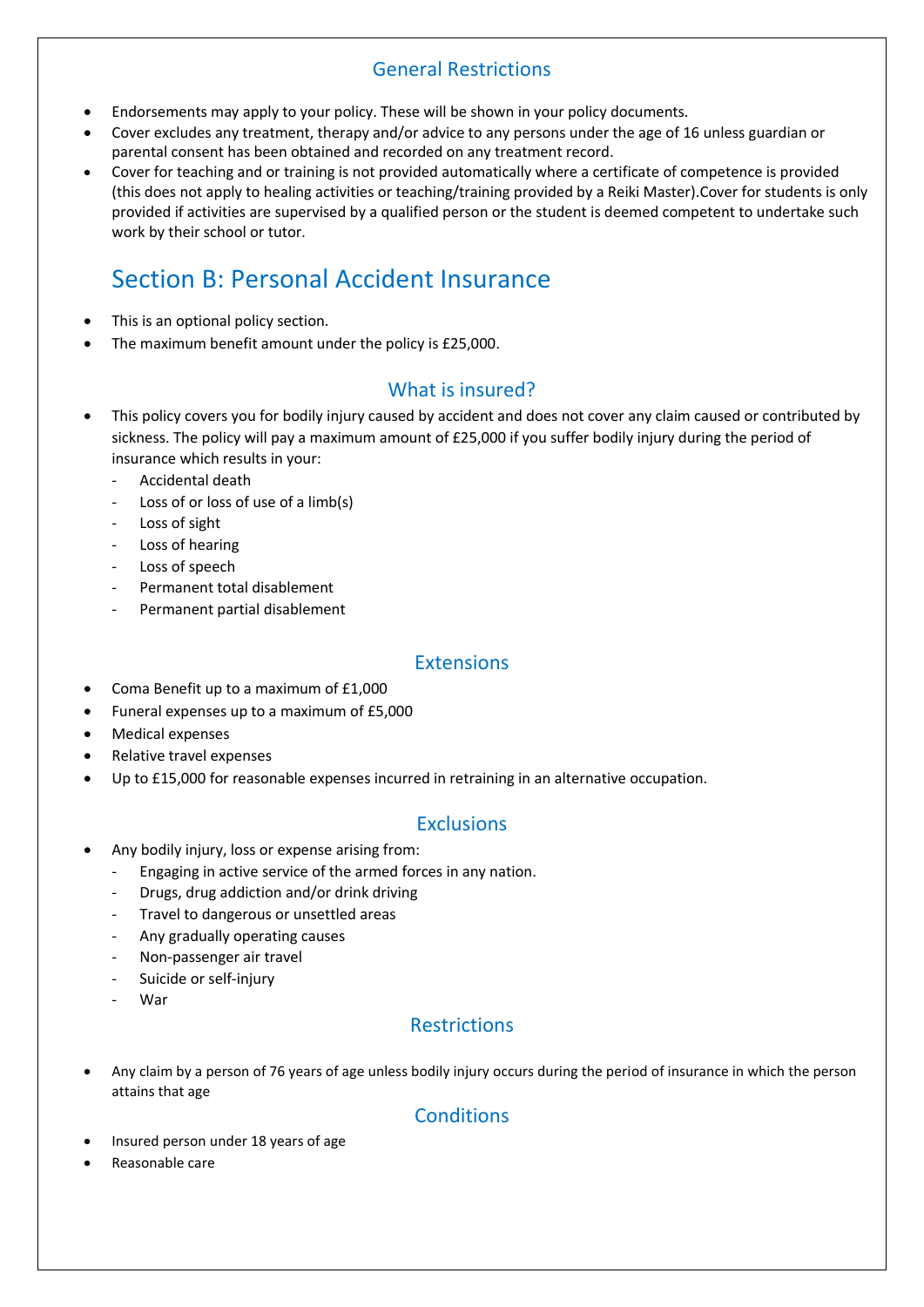# Section C: Business Equipment 'All Risks' Insurance

- This is an optional policy section
- Sum insured options of: £1,500, £3,000 or £5,000

### What is insured?

- Property used solely in connection with your business, belonging to you or for which you are legally responsible
- Property including therapy equipment, office equipment, tablet devices, computers and ancillary equipment, electronic equipment, photographic equipment, stock.
- A £100.00 policy excess applies to each and every claim.

### Extensions

Property taken outside of the UK, worldwide for a maximum of 60 days in any one period of insurance.

### **Exclusions**

- Brittle articles
- Damage caused by wear, tear or any gradually operating cause
- Damage caused by any act of dishonesty committed by any employee

### **Conditions**

 Theft from an unattended vehicle – all doors, windows and other means of access are securely fastened and locked. All valuable items are locked in secure compartments and hidden from view. Any security devices for protection of the vehicle are put into full and effective operation

# 2. Commercial Legal Protection Insurance

- This policy is underwritten by DAS Legal Expenses Insurance Company Ltd (DAS)
- Cover for legal defence costs against criminal allegations.
- Pre-disciplinary and Disciplinary Hearings cover.
- Jury service and court attendance cover.
- Tax protection cover relating to a tax enquiry, an employer compliance dispute and/or VAT dispute.
- Unlimited access to legal and tax helplines.
- Counselling service.
- The policy provides a limit of liability of £100,000 per claim.

#### **Please refer to the DAS policy wording for further details.**